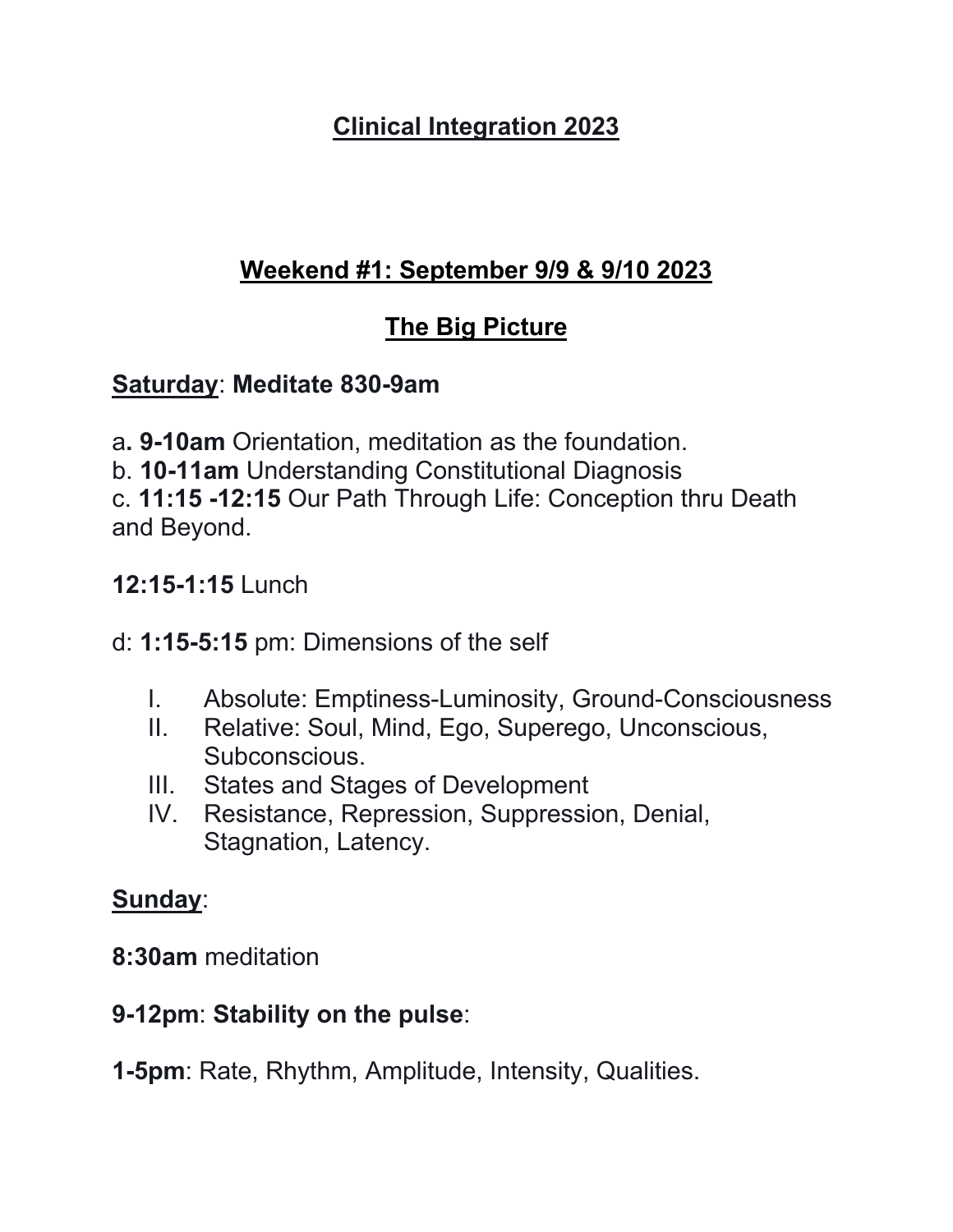# **Reading**:

- 1. Deepening Perspectives: Chapters 1-4.
- 2. Handbook of Contemporary Pulse Diagnosis: Chapters 1-7. Place special emphasis on 6 (stability) and 7 (rate).

# **Assignments**:

- (1)Learn the names of the Five-element, source, lou, and Xicleft points on the Left half of the Fire (Ht/SI) Channels and for the Water channels (Bl/Ki).
- (2)Contemplate: "What is the most significant thing I could change about myself that would have positive results in my life and the life of everyone I exist in relation to?" Then do it and note the consequences.
- (3)Practice the pulse as taught in every clinical encounter.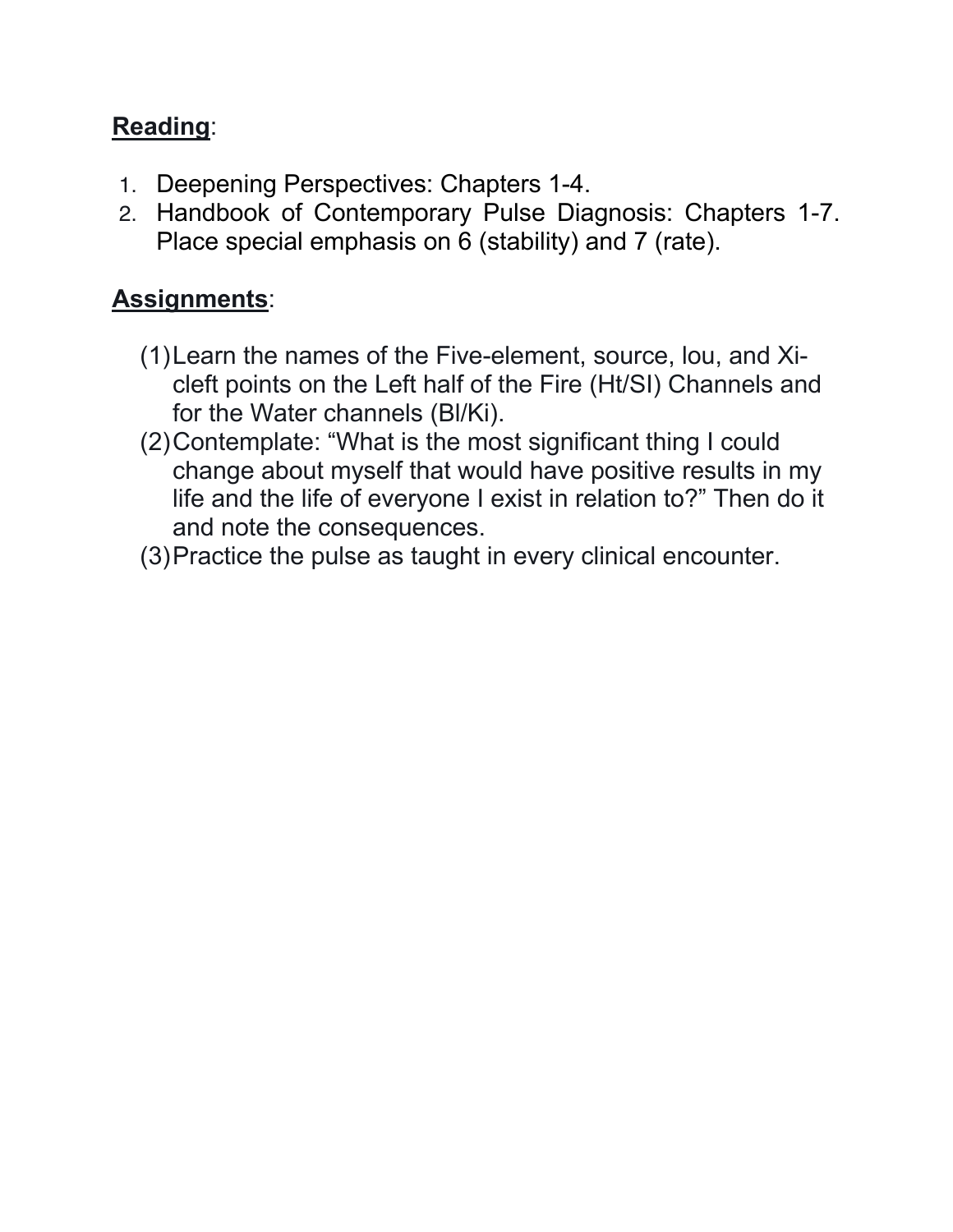### **Weekend #2: November 10/7 & 10/8 2023**

The Five-Elements & The Two Sides of the Pulse

**Saturday**: **830-9am,** meditate

a. **9am-12pm** The Five Elements: Water and Fire

 Virtue, Emotion, & Spirit of each element. Associations, and life themes of the elements. The perspective that liberates each element.

**1-5pm**: Wood, Metal,

**Sunday** Morning: Meditate 830-9am.

a**. 9-10**am The Five Elements Continued: Earth

b. **10-12pm** Exercises in identifying constitution: 5E Constitutional Power Point.

c**. 1pm-5pm**: The two sides of the Pulse

- a. Right Side Strong, Left Side Weak (Husband/Wife)
- b. Left side strong/Right Side Weak (Digestive system collapse)
- c. Both sides weak: Organ and digestive system collapse, Weak qi and blood, yin and yang: Chongmai/CV/GV
- d. Right Side Tight: Eat too fast
- e. Both sides tense: Nervous system tense: Vigilance

# **Assignments**:

- a. Learn the names of the Five-element, source, lou, and Xicleft points on the Right half of the Fire Channels (HP/TH).
- b. Continue to practice the pulse identifying Left/Right patterns and issues of stability.

# **Reading**: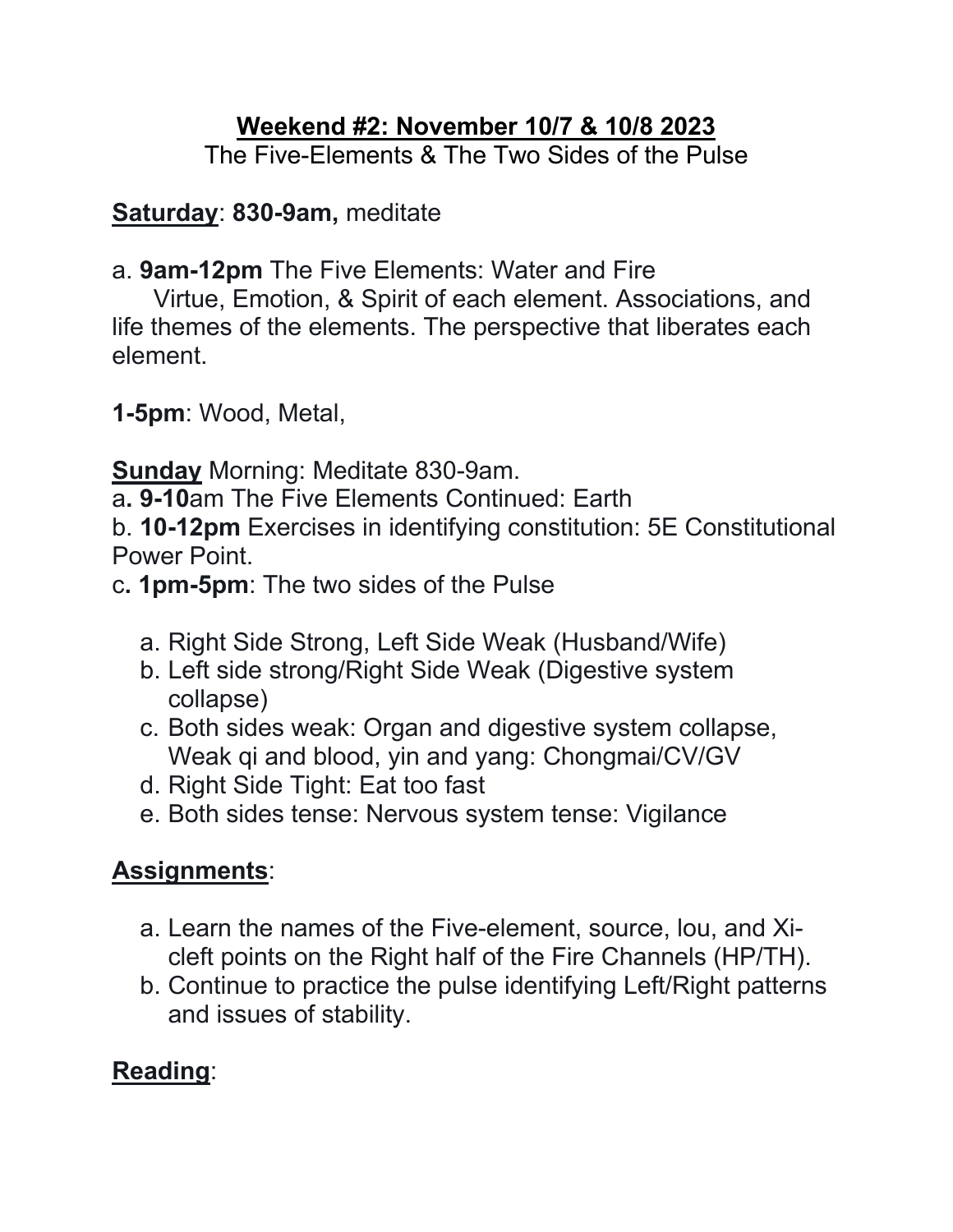- a. Nourishing Destiny: Chapters 8 (The Five Elements), 9 (Constitutional Type), 10 (The Five Elemental Constitutions)
- b. Deepening Perspectives: Chapters 5-10 on the Five elements.

 c. Dragon Rises: Chapter 14. The Systems Model of Dr. John Shen.

#### **Behavioral Objectives:**

The student will be able to:

- 1. Begin to formulate a Five-element constitutional diagnosis
- 2. Begin to think about the Five-elements as an organizing framework for embodiment and the creation of meaning.
- 3. Begin to understand systems theory and learn to assess pulse patterns involving both sides of the pulse. .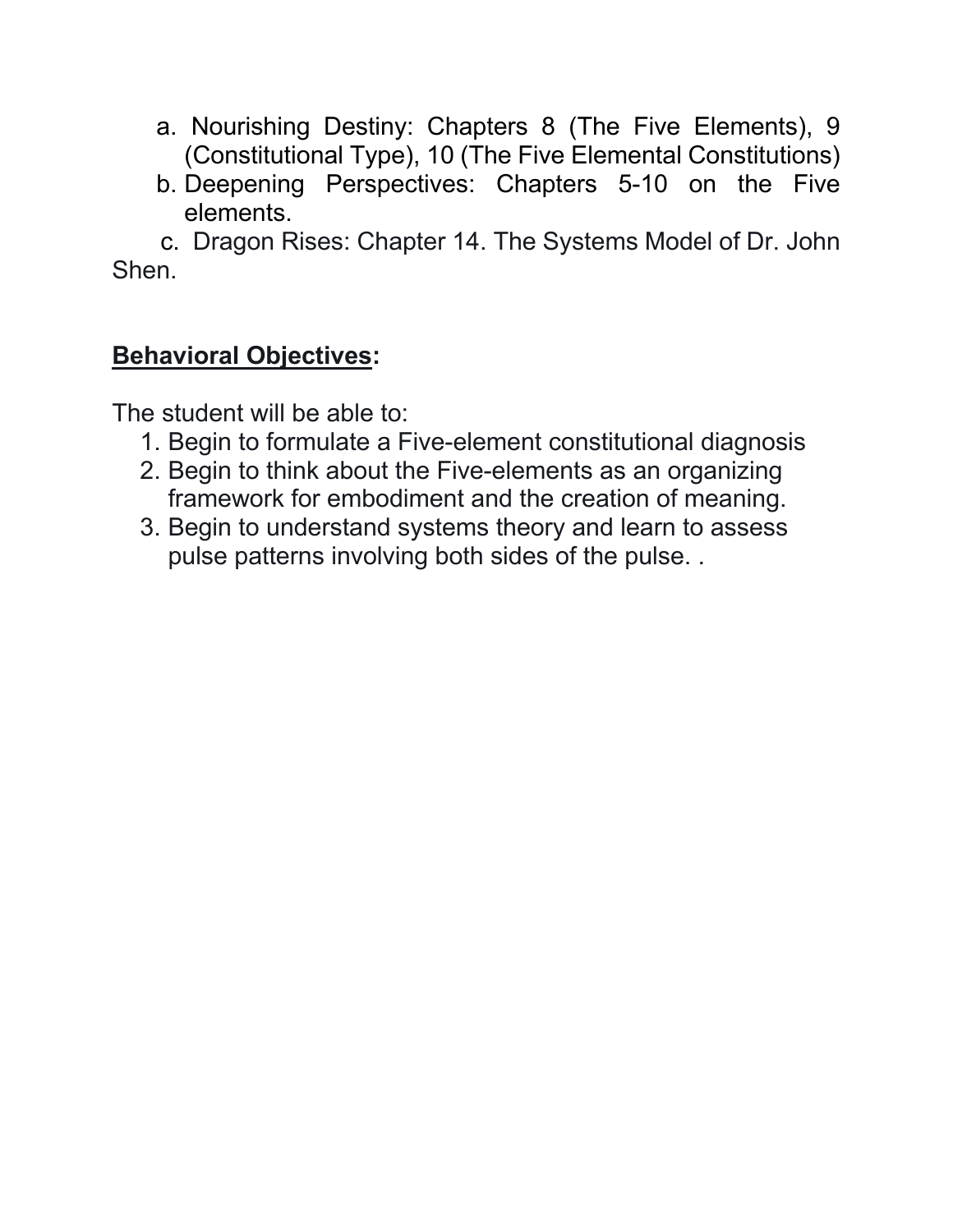#### **Weekend #3: November 11/11 & 11/12 2023 The Intake, Treatment Planning,**

"*The scripture states: Anybody who looks and knows it is to be called a spirit; anybody who listens and knows it is to be called a sage; anybody who asks and knows it is to be called an artisan; anybody who feels the vessels and knows it is to be called a skilled Workman."* –Nanjing 61

**Saturday**: Meditate 830am-9am

- I. **9am-12pm The intake**: To Look and to Know a. How to conduct an intake.
	- b. What can be seen?
- c. Establishing Rapport
- d. Words as Medicine
- e. The importance of Reframing
- f. Constitution as the overarching context of assimilating data.
- g. Recognizing the Big Moment.

II **1pm-5pm**. The process of synthesizing a diagnosis and short, medium, & long term treatment planning.

- a. 5E Constitution
- b. Physiology and pattern differentiation
- c. Expectations on pulse, Sign, and Symptom change.
- d. Words as medicine: What to tell the patient, how much, and how soon.

e.

#### **Sunday**: **Meditate 830-9am**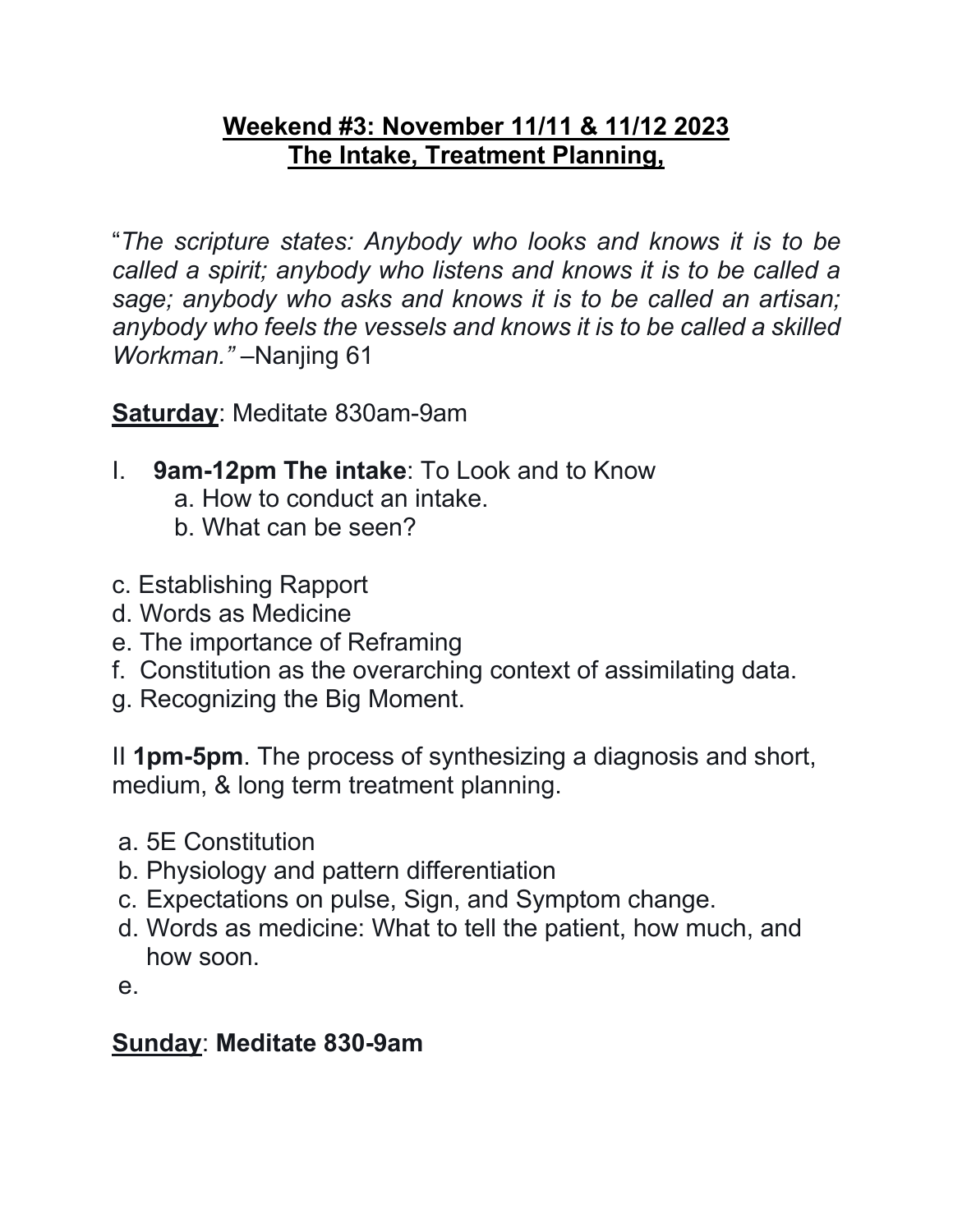I will continue the elaboration of a deep pre-TCM physiology as a foundation for lifestyle counseling and dietary, acupuncture, and herbal prescription.

- I. **9-12pm** Pulse: Two Continuums: The progression to *jing* deficiency through the consumption of yin and yang.
- II. **1-5pm** Blood Depth of the pulse
- III. Pulse exercises and practice.

# **Reading**:

- 1. Nourishing Destiny: Chapter 14 The Intake.
- 2. Contemporary Pulse Diagnosis Handbook Review 1-7.

# **Assignments**:

- a. Learn the names of the Five-element, source, lou, and Xicleft points on the Right half of the Wood Channels (Lv/Gb).
- b. Continue to practice the pulse (Stability, Left/right patterns) and add identifying where a patient falls on the two continuums of yin and yang deficiency and Blood heat.
- c. Learn to compare a patients pulse to their age and assess where they are on the continuum of yin and yang deficiency.

# **Behavioral Objectives:**

The student will be able to:

- 1. Begin to incorporate the five-element points in clinical practice.
- 2. Begin to incorporate the deeper functions of other points in clinical practice.
- 3. Assess the continuums of yin and yang deficiency, and blood heat, on the pulse.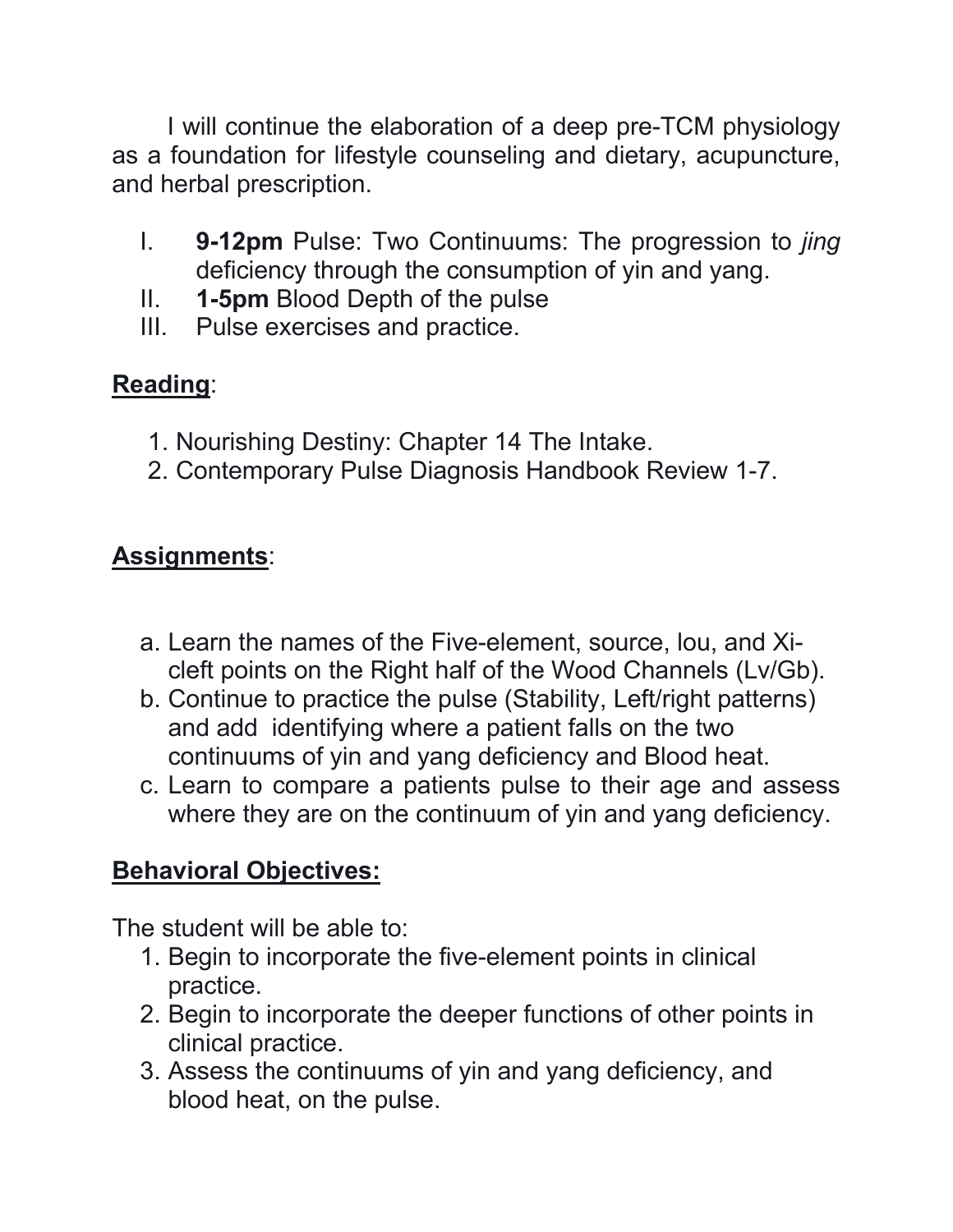### **Weekend #4: March 9th & 10th 2024**

 "For the practitioner, the patient appears as a pointillist painting. During each treatment, the practitioner uses her diagnostic skills to comprehend the functional portrait that emerges from the patient. The practitioner, in choosing a treatment, is concerned with where in the portrait to place a dot (acupuncture point) and what color to make it (quality of *qi*) so that the picture is complete in the moment."-*Nourishing Destiny*.

#### **Saturday: Meditate 830am-9am 9am-12-pm**

I.Acupuncture Points: Points as Archetype

- a. Source Points
- b. Lou Points
- c. Xi-Cleft
- d. Reunion points
- e. Spirit Points
- f. Windows

1pm-5pm

- g. The Five Element Points (a lot of time will be spent here)
- h. Mu Points
- i. Shu Points
- j. Exit/Entry Points: The heart and sensory orifices.

 Exercises: Painting by numbers-How to design elegant treatments that capture a patient's "Energetic" Portrait.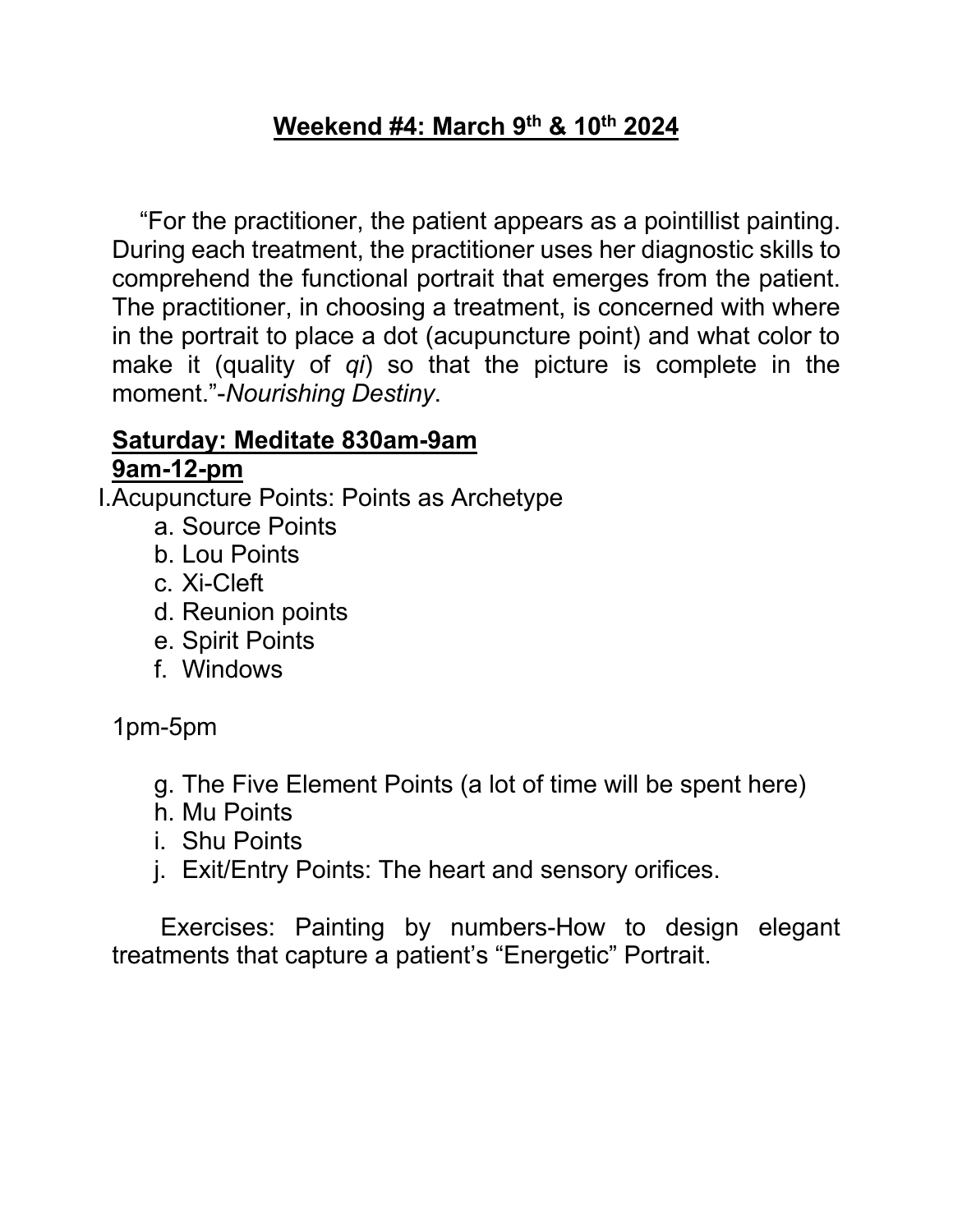# **Sunday: Meditate 830am-9am**

# **9am-12pm**

- I. The Inner Nature of Herb Formulas
	- a. Constitutional Formulas For each Element
	- b. Formulas for Possession
	- c. Pain
	- d. Gu, Lyme
	- e. Infections
	- f. GYN
	- g. Spirit: Depression, Anxiety

# **Reading:**

- I. Clinical Practice: Chapters 12-20 on Types of Acupuncture Points.
- II. Nourishing Destiny: Ch. 13, The Inner Nature of Acupuncture Point
- III. Clinical Practice: Read the point and channel descriptions for all the points in chapters 24-35.
- IV. Clinical Practice: Chapter 37, Cognitive Styles in the Practice of Chinese Medicine.

V. Clinical Practice: Ch. 10 P.122: Clearing Blocks with Herbs. **Assignments:**

- d. Learn the names of the Five-element, source, lou, and Xicleft points on the Metal Channels (Lu/LI).
- e. Continue to practice the pulse identifying issues of Stability, Bilateral Patterns and where a patient falls on the two continuums of *yin* and *yang* deficiency.

# **Objectives:**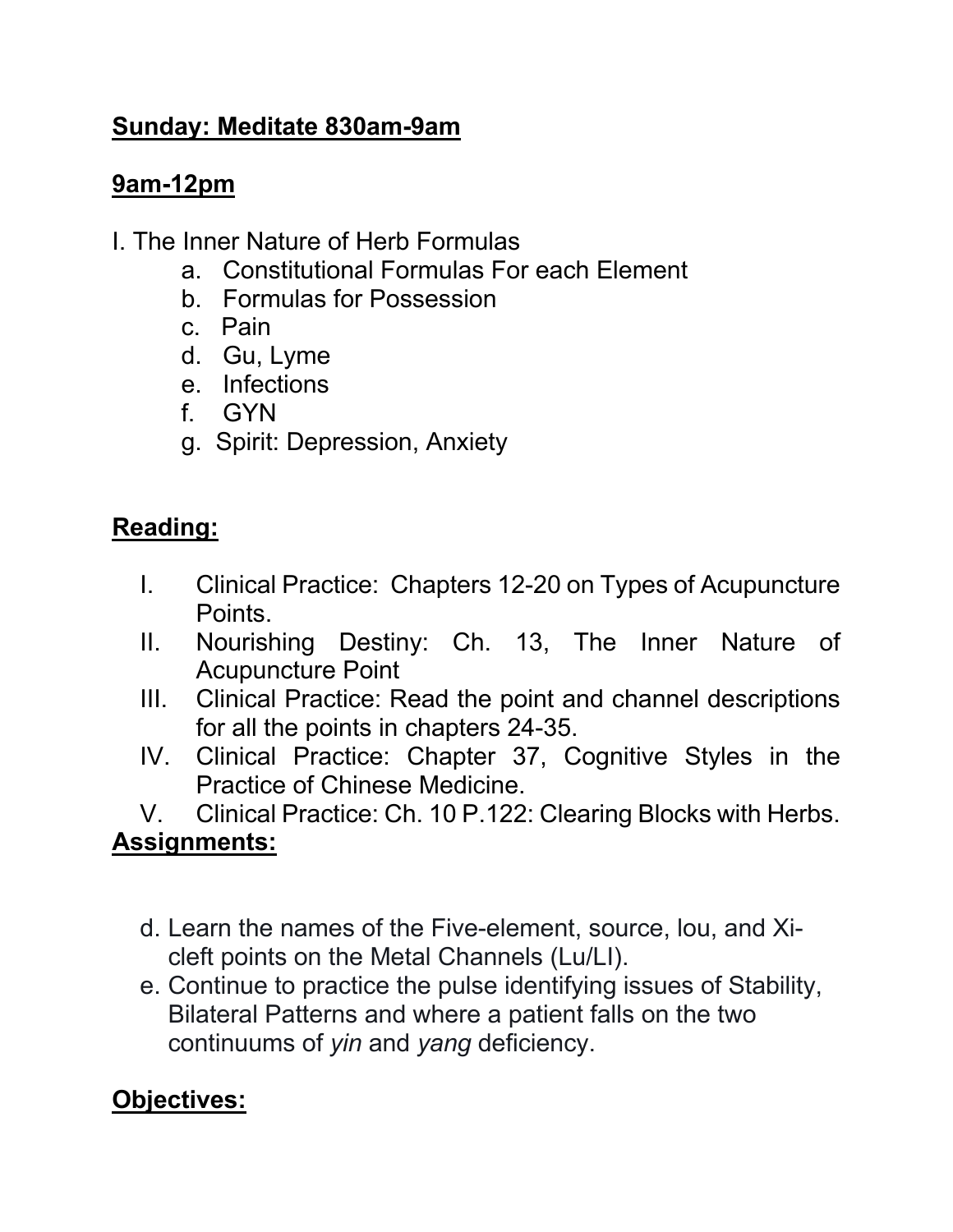- 1. Understand the nature of the acupuncture point categories
- 2. Understand the Constitutional herb Formulas
- 3. Learn to match points and herbs directly to your impression of the patient.
- 4. Begin to apply the clearing treatments in clinical practice as appropriate.
- 5. Learn to use herbs to clear the therapeutic field

### **Behavioral Objectives:**

**The student will be able to:**

- **1. Begin to incorporate the five-element points in clinical practice.**
- **2. Begin to incorporate the deeper functions of other points in clinical practice.**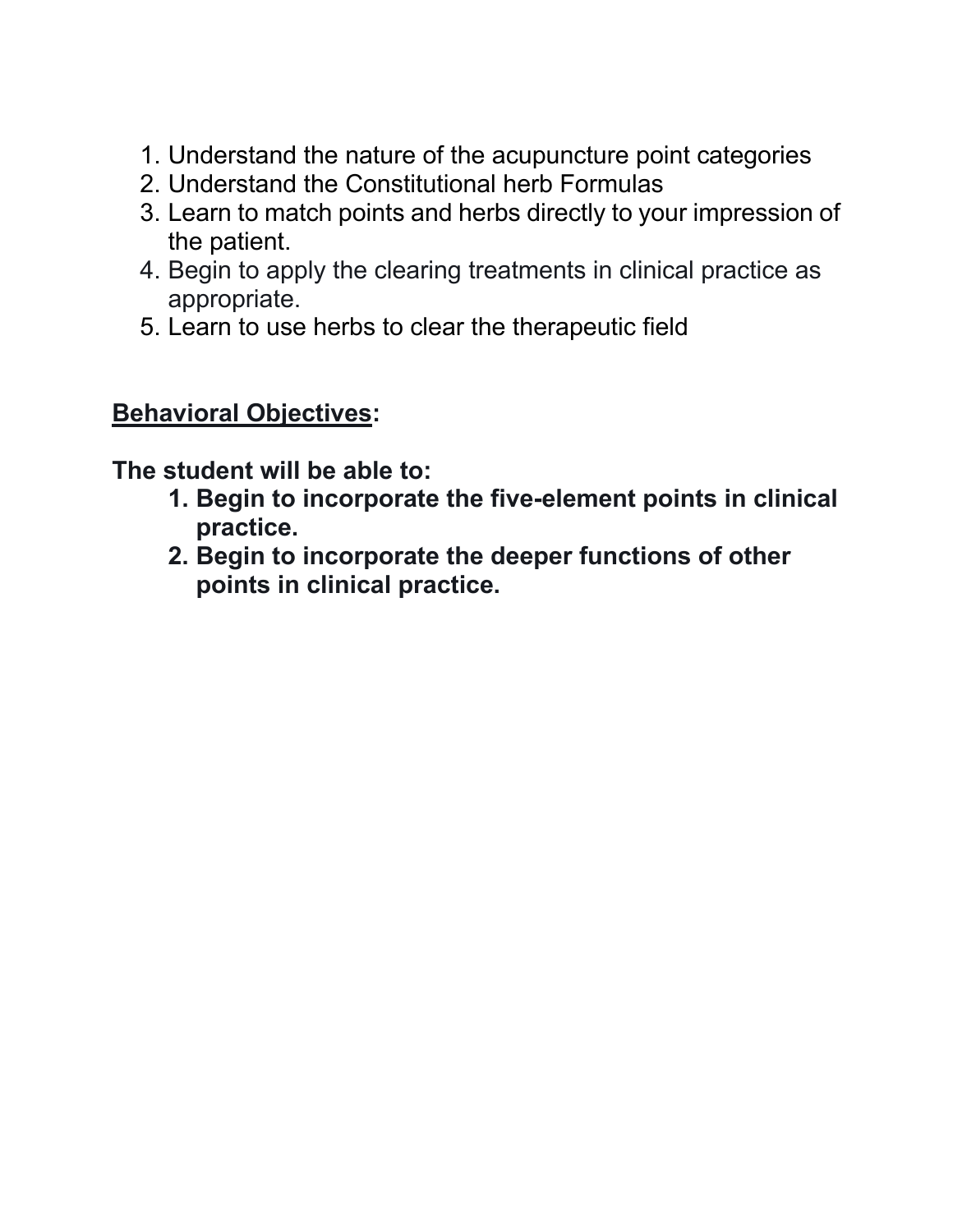# **Weekend #5: April 13th & 14th 2024**

### **Saturday: Meditate 830-9am**

### 9am-12pm **Clearing Treatments**

- a. Aggressive Energy
- b. Possession
- c. Husband/Wife
- 12-5pm
	- d. Stabilize the Pulse
	- e. Open the Diaphragm
	- f. Exit/Entry Blocks
	- g. Akabanies: Left/Right Meridian Imbalances
	- h.

### **Sunday**: **Meditate 830-9am**

- I. 9-am -12pm: The individual positions: Left Side of the Pulse
- II. 1-5pm: Pulse calibration and practice.

# **Reading**:

- 1. Clinical Practice: Chapters 1-11 Clearing Blocks.
- 2. Nourishing Destiny: Ch 7: The Turning Point
- 3. Listen to this audio in the context of the H/W imbalance and the Turning Point: http://www.nourishingdestiny.com/audioteachings/lonny-jarrett-understanding-the-law-of-cure-andthe-healing-crisis.html
- 4. Clinical Practice, CH 21: Treatment Planning.
- 5. Clinical Practice, CH 22: The Suggestive Process in **Treatment**

Homework: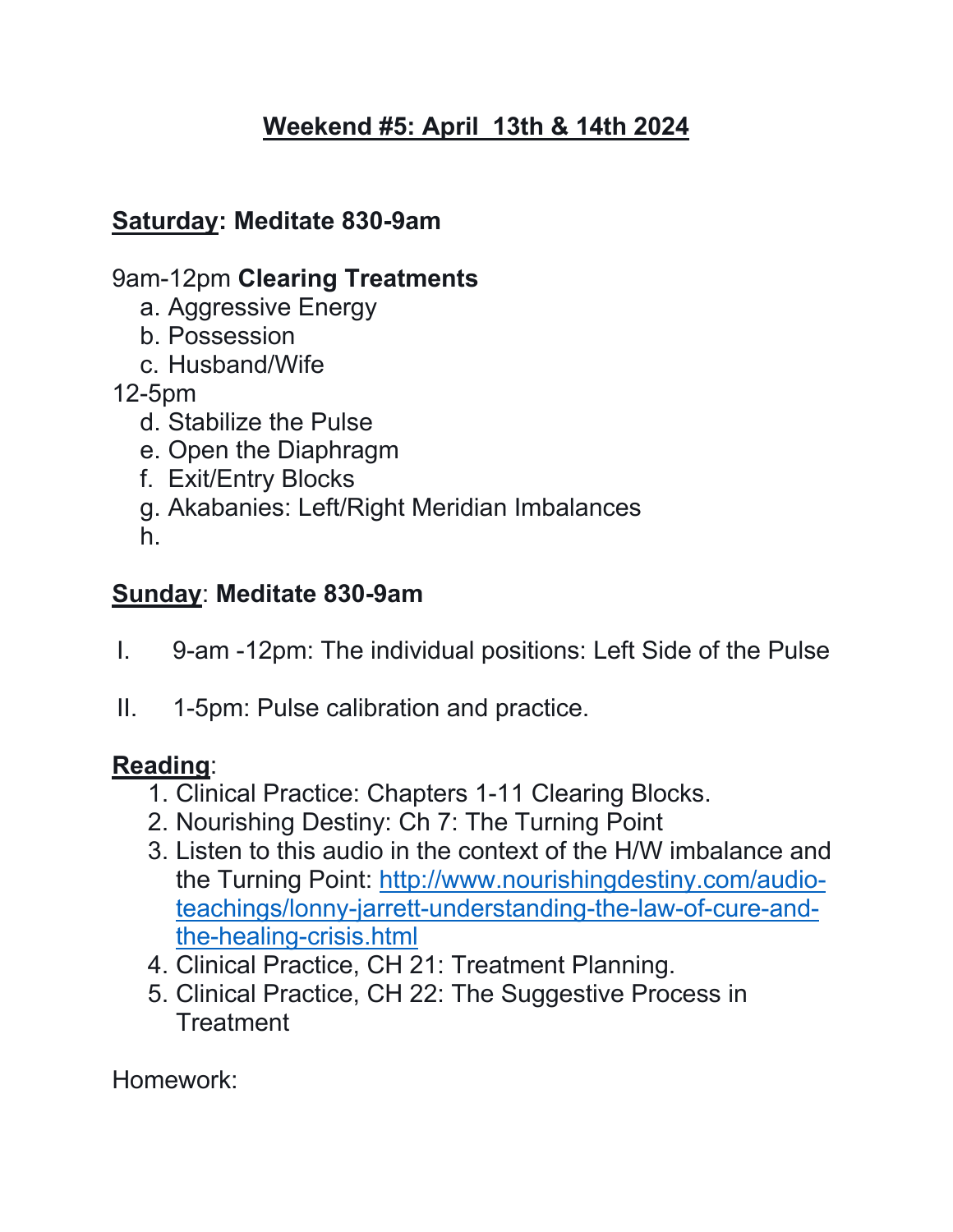- 1. Learn the names and functions of the element, source, luo, and xi-cleft points on the Earth (St/Sp) channels
- 2. Drain AE on all new patients and apply "possession" treatments when appropriate.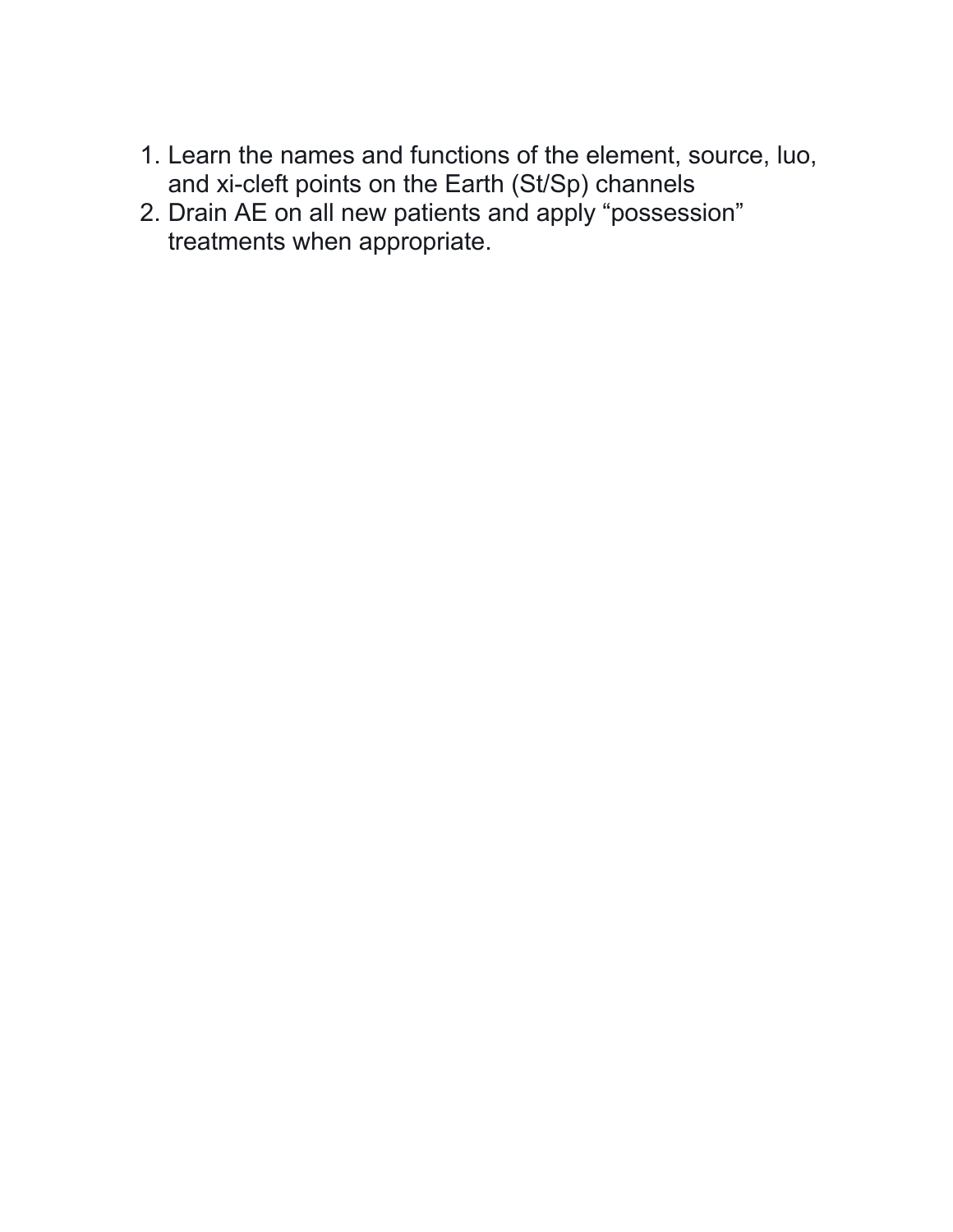# **Weekend #6 5/9, 5/10, 5/11 2024**

#### **Friday: 830-9am Meditation**

This day is for IN PERSON attendees only We will spend the entire day in two sessions 9-12 and 1pm-5pm Calibrating students with hands on the pulse.

**Saturday**. 830-9am meditation:

9-12pm. Session I: Any content that needs completing or reviewing from the first year.

1-5pm. Patient consult,.

**Sunday:** 830-9am meditation:

9-12: Patient Consult 1-5 Patient Consult

-> Any extra time will be spent elaborating material that needs to be finished or reviewed.

Reading:

- 1. Between May and Fall reread:
	- A. Pulse Hand book: Whole thing
	- B. Nourishing Destiny Constitutional Chapters
	- C. Deepening Perspectives: Constitutional Chapters.
	- D. Deepening Perspectives: Chapters 2,3,4.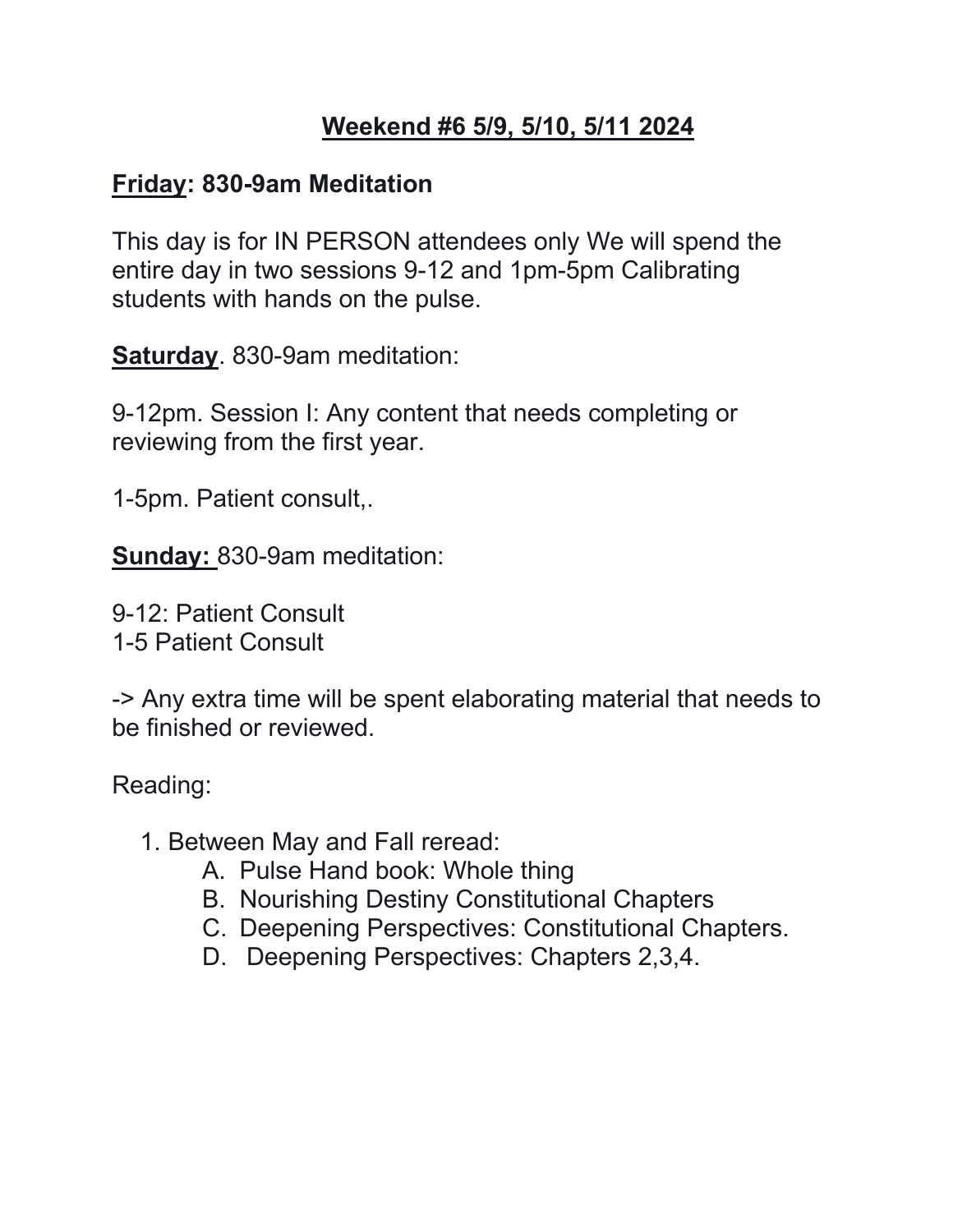#### **Weekends #7, #8, #9, #10 : Clinical Integration year II**

| 2024 |
|------|
| 2024 |
| 2025 |
| 2025 |
|      |

 Each of these four weekends will be clinical in nature. I will assess patients brought in by students in front of the class. Each patient's case will be presented for 2 hours with detailed analysis and presentation of a complete synthesis from multiple perspectives 5E, 8P, Pulse, Tongue, Eye, State and Stage development. Prognosis will be discussed along with an in depth treatment plan. Students will be allowed to take the pulse and check the tongue and eye. All other pulse qualities, herbal formulas, and aspects of the medicine will be elaborated in the context of the patients we see together. In the event a patient does not show up Any extra time will be spent elaborating material that needs to be finished or reviewed.

# **Friday, Saturday, Sunday: Meditate 830-9am**

**9-930am**: Orientation **9:30-11am**: Patient interview **11-12:30pm**: Analysis

**12:30-1:30** Lunch

**1:30-2:00** Questions **2-3:30:** Patient interview **3:30-5PM**: Analysis

# **Assignments:**